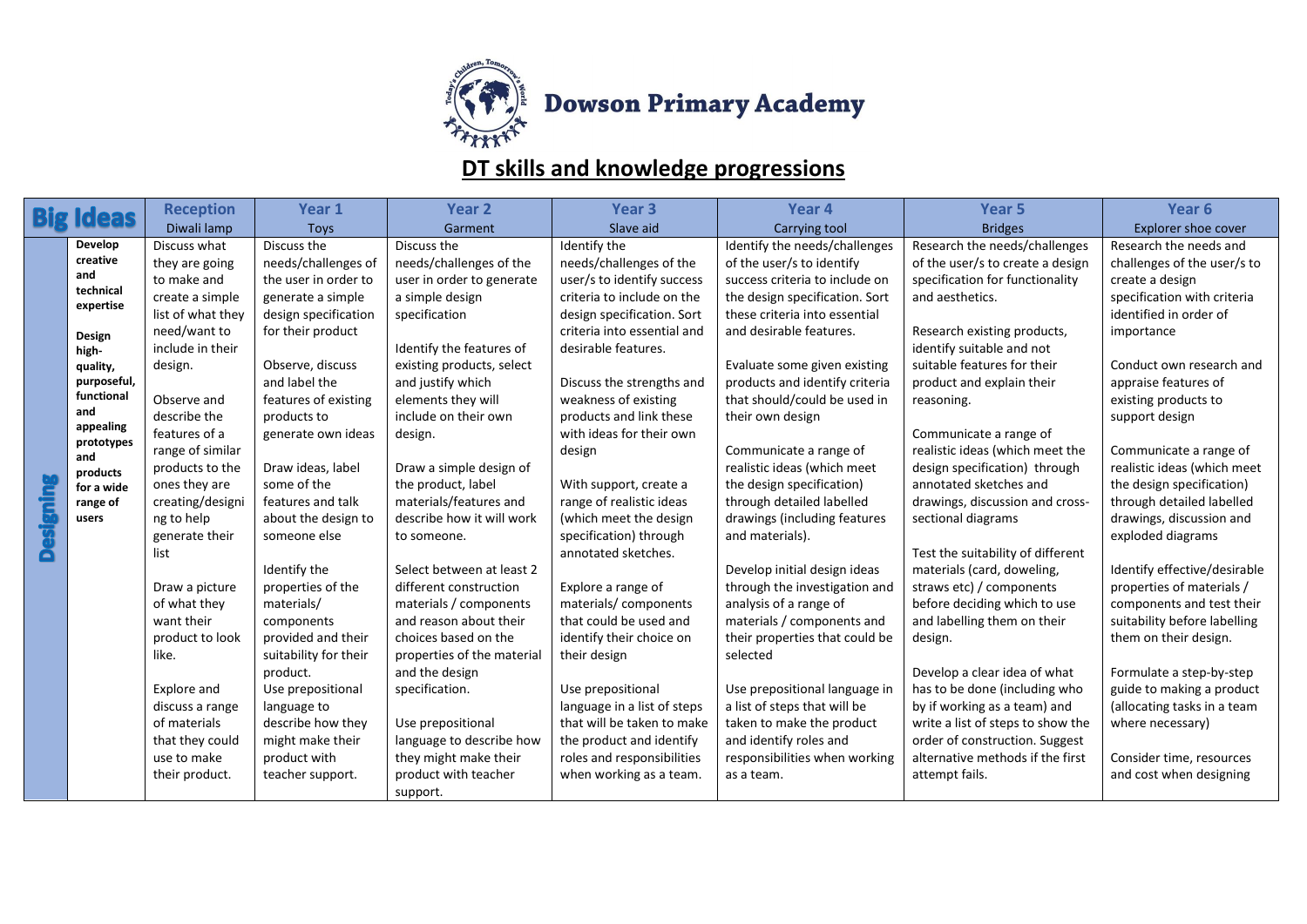|                         | <b>Develop</b> | (Construction)   | (Construction)          | (Textiles)               | (Construction)          | (Textiles)                     | (Construction)                  | (Textiles)                  |
|-------------------------|----------------|------------------|-------------------------|--------------------------|-------------------------|--------------------------------|---------------------------------|-----------------------------|
|                         | technical      | Join materials   | Join a range of         | Join and combine         | Join and combine        | Test at least 2 different ways | Investigate the most effectives | Investigate the most        |
|                         | expertise      | and              | materials and           | materials and            | materials and           | Join and combine materials     | ways Join and combine           | effectives ways Join and    |
|                         |                | components       | components e.g.         | components in temporary  | components in temporary | and components in              | materials and components        | combine materials and       |
|                         |                | e.g. gluing,     | gluing, stapling,       | and permanent ways       | and permanent ways      | temporary and permanent        | accurately in a temporary and   | components accurately in a  |
|                         |                | stapling, taping | taping                  |                          |                         | ways before deciding on the    | permanent way                   | temporary and permanent     |
|                         |                |                  |                         | Find ways to make my     | Strengthen, stiffen and | most effective                 |                                 | way                         |
|                         |                | Choose strong    | I can begin to find     | sewing joins stronger,   | reinforce structures    |                                | Choose the most appropriate     |                             |
|                         |                | resources and    | ways to make my         | stiffer and more stable  |                         | Strengthen, stiffen and        | way to strengthen, stiffen and  | Choose the most             |
|                         |                | use more         | model stronger,         | e.g. by putting the      | Use a mechanical system | reinforce fabrics              | reinforce structures            | appropriate way to          |
|                         |                | joining material | stiffer and more        | stitches closer together | in their product that   |                                |                                 | strengthen, stiffen and     |
|                         |                | to make the      | stable e.g. by          |                          | produces one outcome    | Know and use technical         | Know and use technical          | reinforce fabrics           |
|                         |                | product          | adding a wider base     | Know and use technical   | (e.g wheels/axels)      | vocabulary relevant to the     | vocabulary relevant to the      |                             |
|                         |                | stronger         |                         | vocabulary relevant to   | Know and use technical  | project: Join, stitch, seam,   | project: cog, lever, pulley,    | Know and use technical      |
|                         |                |                  | Explore and use         | the project: attaching,  | vocabulary relevant to  | function                       | mechanism.                      | vocabulary relevant to the  |
|                         |                | Know and use     | levers and sliders in   | joining, sew             | the project: component, |                                |                                 | project: hem, reinforce,    |
|                         |                | technical        | my work e.g.            |                          | axel, wheel, (Knex)     |                                |                                 | lining,                     |
|                         |                | vocabulary       | moving picture          |                          |                         |                                |                                 |                             |
| <b>Technical skills</b> |                | relevant to the  | Know and use            |                          |                         |                                |                                 |                             |
|                         |                | project: stick,  | technical               |                          |                         |                                |                                 |                             |
|                         |                | twist, attach,   | vocabulary relevant     |                          |                         |                                |                                 |                             |
|                         |                | draw, design,    | to the project:         |                          |                         |                                |                                 |                             |
|                         |                | model, cut       | construct, tool, join,  |                          |                         |                                |                                 |                             |
|                         |                |                  | product, design,        |                          |                         |                                |                                 |                             |
|                         |                |                  | hinge                   |                          |                         |                                |                                 |                             |
|                         |                | Taste, describe  | <b>Understand where</b> | Understand that there    | Understand how the      | Understand and use basic       | Understand and apply the        | Understand seasonality/     |
|                         |                | and evaluate a   | food comes from         | are different foods      | different food groups   | principles of a healthy and    | principles of a healthy and     | know where/ how a variety   |
|                         |                | range of food    | and sort it into        | groups and the types of  | combine to make a       | varied diet to prepare food    | varied diet when planning a     | of ingredients are grown,   |
|                         |                | and be able to   | different categories    | food in each group       | healthy balanced diet   | and talk about their diets     | nutritionally balanced menu     | reared, caught / processed. |
|                         |                | talk about some  | based on their          |                          |                         |                                |                                 |                             |
|                         |                | foods that are   | properties. Discuss     |                          |                         |                                |                                 |                             |
|                         |                | good for you     | the benefits and        |                          |                         |                                |                                 |                             |
|                         |                | and why          | negatives in terms      |                          |                         |                                |                                 |                             |
|                         |                |                  | of a healthy            |                          |                         |                                |                                 |                             |
|                         |                |                  | balanced diet           |                          |                         |                                |                                 |                             |
|                         |                |                  |                         |                          |                         |                                |                                 |                             |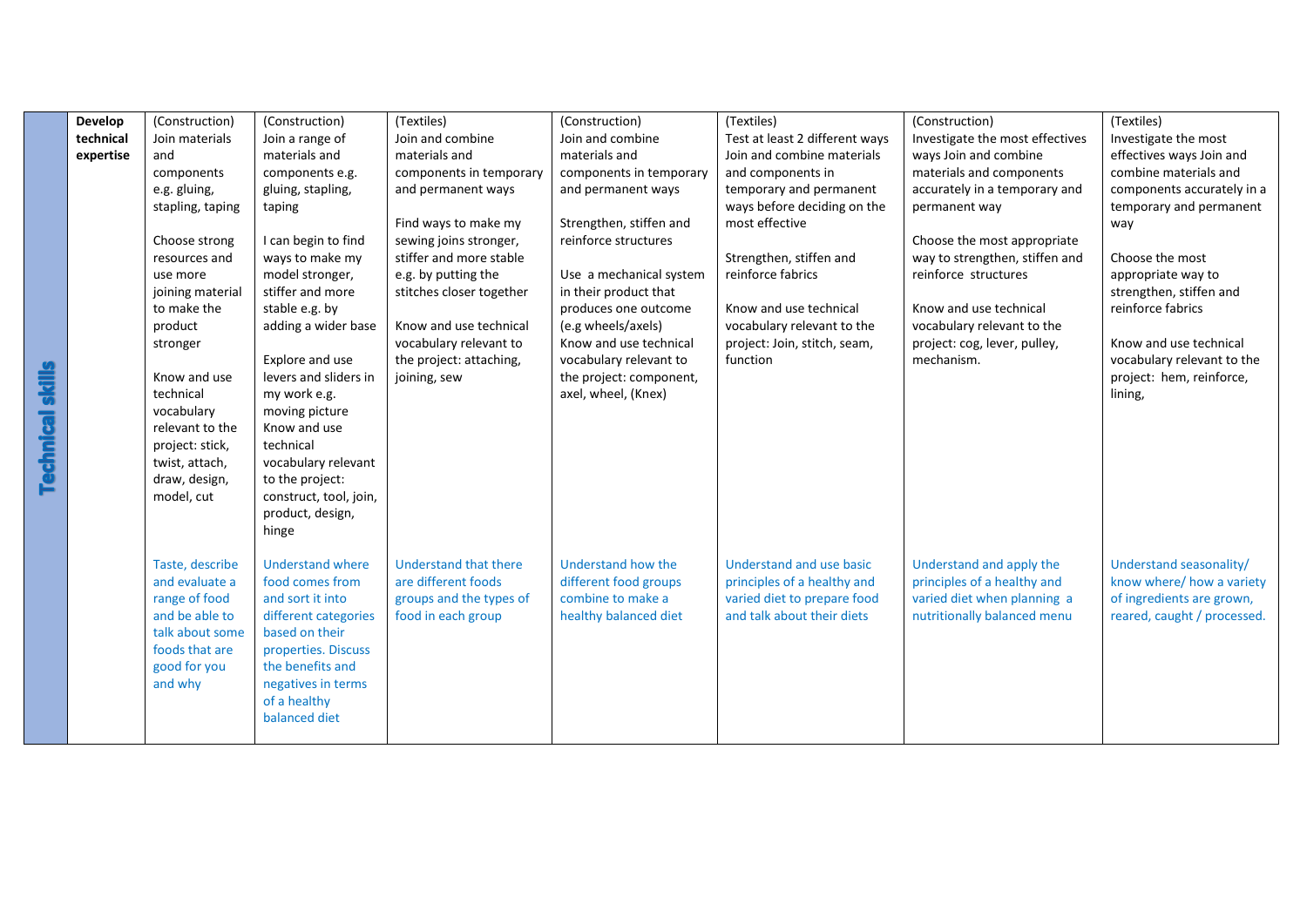| Develop       | Use simple tools                                                                                                                                                                                                                                                     | Select from and use                                                                                                                                                                                                                                                                              | Select from and use tools                                                                                                                                                                                                                                            | Select from and safely                                                                                                                                                                                                                                                                                                | Make modifications                                                                                                                                                                                                                                                                                                 | Safely use tools/techniques                                                                                                                                                                                                                                                                      | Safely use tools/techniques                                                                                                                                                                                                                                                                          |
|---------------|----------------------------------------------------------------------------------------------------------------------------------------------------------------------------------------------------------------------------------------------------------------------|--------------------------------------------------------------------------------------------------------------------------------------------------------------------------------------------------------------------------------------------------------------------------------------------------|----------------------------------------------------------------------------------------------------------------------------------------------------------------------------------------------------------------------------------------------------------------------|-----------------------------------------------------------------------------------------------------------------------------------------------------------------------------------------------------------------------------------------------------------------------------------------------------------------------|--------------------------------------------------------------------------------------------------------------------------------------------------------------------------------------------------------------------------------------------------------------------------------------------------------------------|--------------------------------------------------------------------------------------------------------------------------------------------------------------------------------------------------------------------------------------------------------------------------------------------------|------------------------------------------------------------------------------------------------------------------------------------------------------------------------------------------------------------------------------------------------------------------------------------------------------|
| practical     | provided to                                                                                                                                                                                                                                                          | a range of tools in                                                                                                                                                                                                                                                                              | safely to cut, shape, join                                                                                                                                                                                                                                           | use tools to cut, shape,                                                                                                                                                                                                                                                                                              | throughout to achieve a high                                                                                                                                                                                                                                                                                       | based on exploration of each to                                                                                                                                                                                                                                                                  | based on exploration of                                                                                                                                                                                                                                                                              |
| expertise     | make their                                                                                                                                                                                                                                                           | different ways to                                                                                                                                                                                                                                                                                | or finish work, and                                                                                                                                                                                                                                                  | join or finish work and                                                                                                                                                                                                                                                                                               | quality product                                                                                                                                                                                                                                                                                                    | cut, shape, join or finish                                                                                                                                                                                                                                                                       | each to cut, shape, join or                                                                                                                                                                                                                                                                          |
|               | product e.g.                                                                                                                                                                                                                                                         | perform practical                                                                                                                                                                                                                                                                                | explain choices                                                                                                                                                                                                                                                      | explain choices                                                                                                                                                                                                                                                                                                       |                                                                                                                                                                                                                                                                                                                    | accurately                                                                                                                                                                                                                                                                                       | finish accurately                                                                                                                                                                                                                                                                                    |
| Make          | scissors, glue                                                                                                                                                                                                                                                       | tasks of cutting,                                                                                                                                                                                                                                                                                |                                                                                                                                                                                                                                                                      |                                                                                                                                                                                                                                                                                                                       | Select from and safely use                                                                                                                                                                                                                                                                                         |                                                                                                                                                                                                                                                                                                  |                                                                                                                                                                                                                                                                                                      |
| high-         | spreaders,                                                                                                                                                                                                                                                           | shaping, joining and                                                                                                                                                                                                                                                                             | Use a needle.                                                                                                                                                                                                                                                        | Measure, cut, score to                                                                                                                                                                                                                                                                                                | tools to cut, shape, join or                                                                                                                                                                                                                                                                                       | Use cutting and finishing tools                                                                                                                                                                                                                                                                  | Use a needle.                                                                                                                                                                                                                                                                                        |
| quality       | pencils, pens,                                                                                                                                                                                                                                                       | finishing e.g.                                                                                                                                                                                                                                                                                   | Sew the running stitch                                                                                                                                                                                                                                               | the nearest cm and                                                                                                                                                                                                                                                                                                    | finish work accurately and                                                                                                                                                                                                                                                                                         |                                                                                                                                                                                                                                                                                                  | Sew the hemming stitch                                                                                                                                                                                                                                                                               |
| prototype     | tape, rulers,                                                                                                                                                                                                                                                        | scissors, glue                                                                                                                                                                                                                                                                                   |                                                                                                                                                                                                                                                                      | assemble with some                                                                                                                                                                                                                                                                                                    | explain choices                                                                                                                                                                                                                                                                                                    | Use skills to measure, mark out                                                                                                                                                                                                                                                                  |                                                                                                                                                                                                                                                                                                      |
| s and         | hole punch                                                                                                                                                                                                                                                           | spreaders, pencils,                                                                                                                                                                                                                                                                              | Measure, cut and score to                                                                                                                                                                                                                                            | accuracy                                                                                                                                                                                                                                                                                                              |                                                                                                                                                                                                                                                                                                                    | and cut accurately to ensure a                                                                                                                                                                                                                                                                   | Use skills to measure, mark                                                                                                                                                                                                                                                                          |
| products      |                                                                                                                                                                                                                                                                      | pens, sellotape,                                                                                                                                                                                                                                                                                 | the nearest cm with some                                                                                                                                                                                                                                             |                                                                                                                                                                                                                                                                                                                       | Use a needle.                                                                                                                                                                                                                                                                                                      | good quality finish                                                                                                                                                                                                                                                                              | out and cut accurately to                                                                                                                                                                                                                                                                            |
| for a wide    | Talk about the                                                                                                                                                                                                                                                       | rulers                                                                                                                                                                                                                                                                                           | accuracy                                                                                                                                                                                                                                                             |                                                                                                                                                                                                                                                                                                                       | Sew the back stitch and                                                                                                                                                                                                                                                                                            |                                                                                                                                                                                                                                                                                                  | ensure a good quality finish                                                                                                                                                                                                                                                                         |
| range of      | overall size of                                                                                                                                                                                                                                                      |                                                                                                                                                                                                                                                                                                  |                                                                                                                                                                                                                                                                      |                                                                                                                                                                                                                                                                                                                       | running stitch                                                                                                                                                                                                                                                                                                     | Make products that are                                                                                                                                                                                                                                                                           |                                                                                                                                                                                                                                                                                                      |
| users         | the model, its                                                                                                                                                                                                                                                       | Describe the                                                                                                                                                                                                                                                                                     |                                                                                                                                                                                                                                                                      |                                                                                                                                                                                                                                                                                                                       |                                                                                                                                                                                                                                                                                                                    | accurately assembled and well                                                                                                                                                                                                                                                                    | Make products that are                                                                                                                                                                                                                                                                               |
|               | parts and the                                                                                                                                                                                                                                                        | lengths and sizes of                                                                                                                                                                                                                                                                             |                                                                                                                                                                                                                                                                      |                                                                                                                                                                                                                                                                                                                       | Measure, mark out, cut and                                                                                                                                                                                                                                                                                         | finished                                                                                                                                                                                                                                                                                         | accurately assembled and                                                                                                                                                                                                                                                                             |
|               | process they                                                                                                                                                                                                                                                         | the different parts                                                                                                                                                                                                                                                                              |                                                                                                                                                                                                                                                                      |                                                                                                                                                                                                                                                                                                                       | shape with accuracy and                                                                                                                                                                                                                                                                                            |                                                                                                                                                                                                                                                                                                  | well finished                                                                                                                                                                                                                                                                                        |
|               | have used.                                                                                                                                                                                                                                                           | of the product.                                                                                                                                                                                                                                                                                  |                                                                                                                                                                                                                                                                      |                                                                                                                                                                                                                                                                                                                       | using mm.                                                                                                                                                                                                                                                                                                          | Make modifications throughout                                                                                                                                                                                                                                                                    |                                                                                                                                                                                                                                                                                                      |
|               |                                                                                                                                                                                                                                                                      | Cut along straight                                                                                                                                                                                                                                                                               |                                                                                                                                                                                                                                                                      |                                                                                                                                                                                                                                                                                                                       |                                                                                                                                                                                                                                                                                                                    | to achieve a high quality                                                                                                                                                                                                                                                                        | Make modifications                                                                                                                                                                                                                                                                                   |
|               |                                                                                                                                                                                                                                                                      | and curved lines                                                                                                                                                                                                                                                                                 |                                                                                                                                                                                                                                                                      |                                                                                                                                                                                                                                                                                                                       |                                                                                                                                                                                                                                                                                                                    | product                                                                                                                                                                                                                                                                                          | throughout to achieve a                                                                                                                                                                                                                                                                              |
|               |                                                                                                                                                                                                                                                                      |                                                                                                                                                                                                                                                                                                  |                                                                                                                                                                                                                                                                      |                                                                                                                                                                                                                                                                                                                       |                                                                                                                                                                                                                                                                                                                    |                                                                                                                                                                                                                                                                                                  | high quality product                                                                                                                                                                                                                                                                                 |
| <b>Making</b> | Know how to<br>wash hands and<br>about basic<br>hygiene<br>I can use simple<br>utensils and<br>equipment to<br>mix, grate and<br>squeeze safely<br>Measure dry<br>and liquid<br>ingredients<br>using measuring<br>containers e.g.<br>tea/table<br>spoons and<br>cups | <b>Understand basic</b><br>food handling,<br>hygiene practices<br>and personal<br>hygiene<br>I can use simple<br>utensils and<br>equipment to mix,<br>grate and squeeze<br>safely<br>Measure dry and<br>liquid ingredients<br>using measuring<br>containers e.g.<br>tea/table spoons<br>and cups | <b>Understand basic food</b><br>handling, hygiene<br>practices and personal<br>hygiene<br>Use utensils and<br>equipment to mix, grate,<br>slice, chop safely<br>Weigh and measure time,<br>dry ingredients and<br>liquids accurately on<br>digital and simple scales | <b>Understand basic food</b><br>handling, hygiene<br>practices and personal<br>hygiene including the<br>consequences of poor<br>hygiene<br>Use utensils and<br>equipment to mix, grate,<br>slice, chop safely<br>Weigh and measure time,<br>dry ingredients and<br>liquids accurately on<br>digital and simple scales | <b>Understand basic food</b><br>handling, hygiene practices<br>and personal hygiene<br>including the consequences<br>of poor hygiene<br>Use utensils and equipment<br>to mix, grate, slice, chop<br>safely<br>Weigh and measure time, dry<br>ingredients and liquids<br>accurately on digital and<br>simple scales | Apply and discuss rules for<br>basic food hygiene and other<br>safe practices e.g. hazards<br>related to ovens, knives or raw<br>food<br>Work safely with a wide range<br>of cooking equipment<br>Weigh and measure time, dry<br>ingredients and liquids<br>accurately on more complex<br>scales | Apply and discuss rules for<br>basic food hygiene and<br>other safe practices e.g.<br>hazards related to ovens<br>, knives or raw food<br>Work safely with a wide<br>range of cooking<br>equipment<br>Weigh and measure time,<br>dry ingredients and liquids<br>accurately on more<br>complex scales |